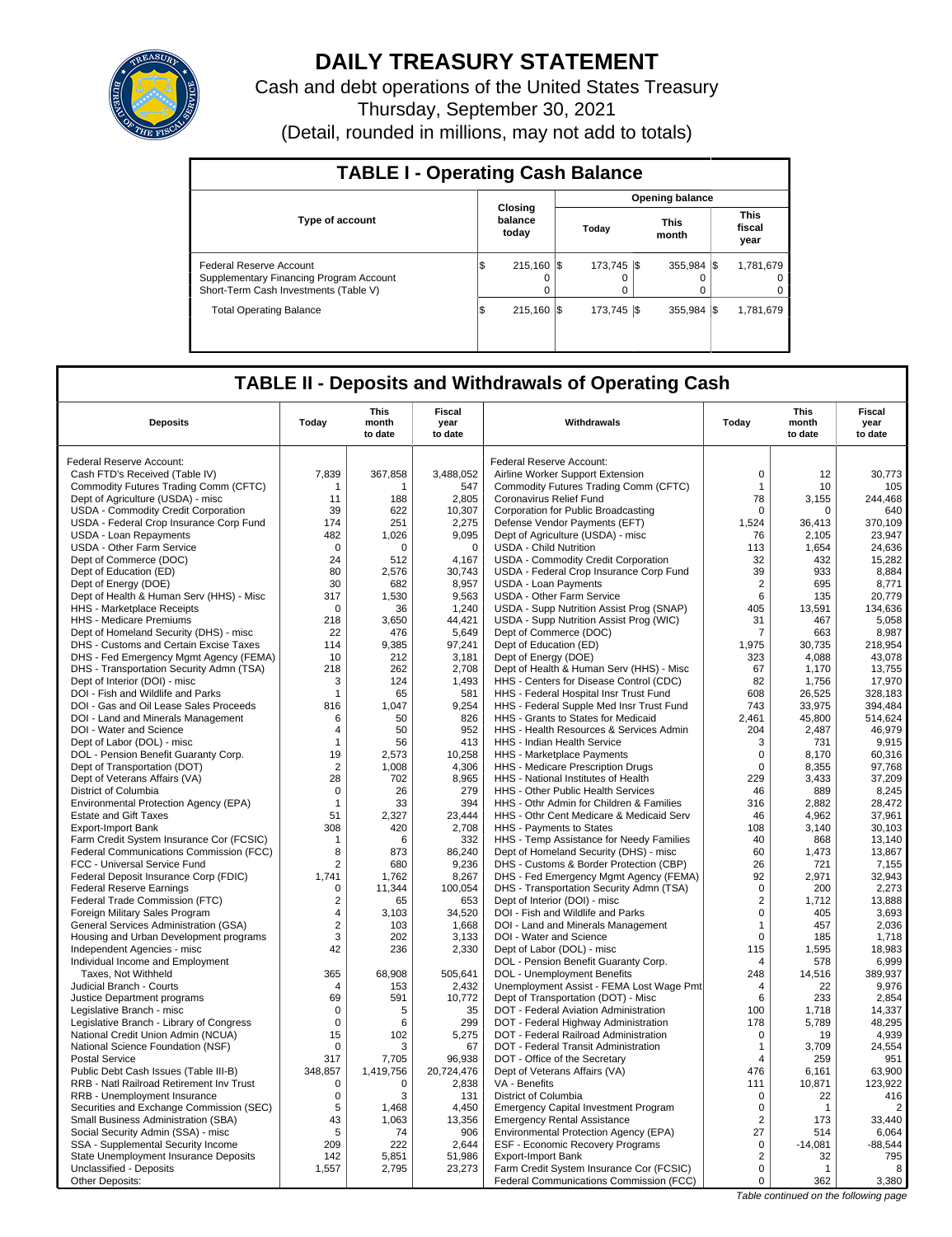| <b>Deposits</b>                                                                     | Today       | <b>This</b><br>month<br>to date | Fiscal<br>year<br>to date          | Withdrawals                                                                       | Today               | <b>This</b><br>month<br>to date    | <b>Fiscal</b><br>year<br>to date |  |
|-------------------------------------------------------------------------------------|-------------|---------------------------------|------------------------------------|-----------------------------------------------------------------------------------|---------------------|------------------------------------|----------------------------------|--|
| Comptroller of the Currency-Assessment                                              | 571         | 828                             | 2,200                              | FCC - Universal Service Fund                                                      | $\overline{0}$      | 762                                | 8,747                            |  |
| Federal Housing Admin: Note Sales                                                   | 123         | 1,796                           | 21,438                             | Federal Deposit Insurance Corp (FDIC)                                             | 3                   | 49                                 | 887                              |  |
| Thrift Savings Plan Transfer                                                        | 110         | 4,248                           | 48,438                             | Federal Employees Insurance Payments                                              | 236                 | 7,647                              | 89,635                           |  |
|                                                                                     |             |                                 |                                    | Federal Salaries (EFT)                                                            | 224                 | 16.414                             | 205.729                          |  |
|                                                                                     |             |                                 |                                    | Federal Trade Commission (FTC)                                                    | $\mathbf{1}$        | 19                                 | 547                              |  |
|                                                                                     |             |                                 |                                    | General Services Administration (GSA)                                             | 93                  | 2,394                              | 27,235                           |  |
|                                                                                     |             |                                 |                                    | Housing and Urban Development programs                                            | 175                 | 6,412                              | 72,706                           |  |
|                                                                                     |             |                                 |                                    | Independent Agencies - misc                                                       | 4                   | 385                                | 3,974                            |  |
|                                                                                     |             |                                 |                                    | <b>Interest on Treasury Securities</b>                                            | 7,835               | 9,199                              | 294,847                          |  |
|                                                                                     |             |                                 |                                    | IRS - Advanced Child Tax Credit (EFT)                                             | 0                   | 13,448                             | 38,014                           |  |
|                                                                                     |             |                                 |                                    | IRS - Economic Impact Payments (EFT)                                              | 0                   | 1,479                              | 444,160                          |  |
|                                                                                     |             |                                 |                                    | IRS Tax Refunds Business (EFT)                                                    | 5                   | 1,952                              | 30,369                           |  |
|                                                                                     |             |                                 |                                    | IRS Tax Refunds Individual (EFT)                                                  | 65                  | 9,227                              | 342,162                          |  |
|                                                                                     |             |                                 |                                    | Judicial Branch - Courts                                                          | $\Omega$            | 111                                | 2,082                            |  |
|                                                                                     |             |                                 |                                    | Justice Department programs                                                       | 6                   | 2,417                              | 21,847                           |  |
|                                                                                     |             |                                 |                                    | Legislative Branch - misc                                                         | 4                   | 114                                | 1,257                            |  |
|                                                                                     |             |                                 |                                    | Legislative Branch - Library of Congress                                          | 1                   | 26                                 | 700                              |  |
|                                                                                     |             |                                 |                                    | <b>NASA</b>                                                                       | 0                   | 1,646                              | 20,055                           |  |
|                                                                                     |             |                                 |                                    | National Credit Union Admin (NCUA)                                                | 1                   | 18                                 | 2,765                            |  |
|                                                                                     |             |                                 |                                    | National Science Foundation (NSF)                                                 | $\Omega$            | 733                                | 7,048                            |  |
|                                                                                     |             |                                 |                                    | Postal Service Money Orders and Other                                             | 424                 | 3,492                              | 42,773                           |  |
|                                                                                     |             |                                 |                                    | Public Debt Cash Redemp. (Table III-B)                                            | 301,571             | 1,495,611                          | 19,383,293                       |  |
|                                                                                     |             |                                 |                                    | Railroad Retirement Board (RRB) - misc                                            | $\Omega$            | $\overline{4}$                     | 50                               |  |
|                                                                                     |             |                                 |                                    | <b>RRB - Benefit Payments</b>                                                     | $\mathbf{1}$        | 1,166                              | 14,053                           |  |
|                                                                                     |             |                                 |                                    | Securities and Exchange Commission (SEC)                                          | 4                   | 296                                | 1,422                            |  |
|                                                                                     |             |                                 |                                    | Small Business Administration (SBA)                                               | 301                 | 62,597                             | 705.976                          |  |
|                                                                                     |             |                                 |                                    | Social Security Admin (SSA) - misc                                                | 17                  | 359                                | 4,619                            |  |
|                                                                                     |             |                                 |                                    | SSA - Benefits Payments                                                           | $1/-3$              | 84,260                             | 1,000,040                        |  |
|                                                                                     |             |                                 |                                    | SSA - Supplemental Security Income                                                | 0                   | 4,556                              | 54,768                           |  |
|                                                                                     |             |                                 |                                    | <b>Transportation Services</b>                                                    | 4                   | 154                                | 1,292                            |  |
|                                                                                     |             |                                 |                                    | Other Withdrawals:                                                                |                     |                                    |                                  |  |
|                                                                                     |             |                                 |                                    | Agency for Internat'l Development                                                 | 307                 | 3,126                              | 23,172                           |  |
|                                                                                     |             |                                 |                                    | <b>State Department</b>                                                           | 146                 | 1,977                              | 18.737                           |  |
|                                                                                     |             |                                 |                                    | Thrift Savings Plan Transfer                                                      | 52                  | 11,288                             | 82,891                           |  |
|                                                                                     |             |                                 |                                    | Unclassified                                                                      | 1,098               | 29,392                             | 343,526                          |  |
|                                                                                     |             |                                 |                                    |                                                                                   |                     |                                    |                                  |  |
| <b>Total Other Deposits</b><br>Change in Balance of Uncollected                     | 803         | 6,792                           | 84,215                             | Total, Other Withdrawals                                                          | 1,603               | 64,644                             | 763,446                          |  |
| Funds                                                                               | 0           | $\pmb{0}$                       | $\mathbf 0$                        |                                                                                   |                     |                                    |                                  |  |
| <b>Transfers from Depositaries</b>                                                  | $\mathbf 0$ | $\mathbf 0$                     | $\mathbf 0$                        | <b>Transfers to Depositaries</b>                                                  | $\Omega$            | $\mathbf 0$                        | $\mathbf 0$                      |  |
| <b>Total Federal Reserve Account</b>                                                | 365,015     | 1,931,617                       | 25,560,990                         | <b>Total Federal Reserve Account</b>                                              | 323,601             | 2,072,441                          | 27,127,509                       |  |
| Short-Term Cash Investments:<br>Transfers from Federal Reserve Account<br>(Table V) | $\Omega$    | $\Omega$                        | $\Omega$                           | Short-Term Cash Investments:<br>Transfers to Federal Reserve Account<br>(Table V) | $\Omega$            |                                    |                                  |  |
| Total Deposits (excluding transfers)                                                |             |                                 | 365,015 \$ 1,931,617 \$ 25,560,990 | Total Withdrawals (excluding transfers)                                           |                     | 323,601 \$ 2,072,441 \$ 27,127,509 |                                  |  |
|                                                                                     |             |                                 |                                    |                                                                                   |                     |                                    |                                  |  |
|                                                                                     |             |                                 |                                    | Net Change in Operating Cash Balance                                              | $41,414$ $\sqrt{5}$ |                                    | $-140,824$ \$ $-1,566,519$       |  |
|                                                                                     |             |                                 |                                    |                                                                                   |                     |                                    | See Footnote                     |  |

| <b>TABLE III-A - Public Debt Transactions</b> |               |                                 |                                  |                                       |                      |                                 |                           |  |  |  |
|-----------------------------------------------|---------------|---------------------------------|----------------------------------|---------------------------------------|----------------------|---------------------------------|---------------------------|--|--|--|
| <b>Issues</b>                                 | Today         | <b>This</b><br>month<br>to date | <b>Fiscal</b><br>year<br>to date | <b>Redemptions</b>                    | Today                | <b>This</b><br>month<br>to date | Fiscal<br>year<br>to date |  |  |  |
| Marketable:                                   |               |                                 |                                  | Marketable:                           |                      |                                 |                           |  |  |  |
| Bills:                                        |               |                                 |                                  | <b>Bills</b>                          | $190,434$ $\sqrt{5}$ | $.299.464$ \\$                  | 16,439,395                |  |  |  |
| <b>Regular Series</b>                         | $98,438$ \$   | 765,463 \$                      | 10,654,455                       | <b>Notes</b>                          | 109,227              | 144,227                         | 2,307,064                 |  |  |  |
| Cash Management Series                        | ŋ             | 210,007                         | 4,470,151                        | <b>Bonds</b>                          |                      |                                 | 29,649                    |  |  |  |
| Notes                                         | 220,718       | 352,941                         | 4,350,104                        | <b>Federal Financing Bank</b>         |                      |                                 | 1,209                     |  |  |  |
| <b>Bonds</b>                                  | 26.890        | 53,446                          | 721,711                          | Nonmarketable:                        |                      |                                 |                           |  |  |  |
| Inflation-Protected Securities Increment      | 552           | 8,350                           | 84,657                           | United States Savings Securities      | 36                   | 813                             | 10,448                    |  |  |  |
| <b>Federal Financing Bank</b>                 | $\Omega$      | $\Omega$                        |                                  | Government Account Series             | 308,028              | 4,444,491                       | 100,171,310               |  |  |  |
| Nonmarketable:                                |               |                                 |                                  | Hope Bonds                            | ი                    |                                 | $\Omega$                  |  |  |  |
| United States Savings Securities:             |               |                                 |                                  | <b>Domestic Series</b>                |                      | 11.792                          | 83,341                    |  |  |  |
| Cash Issue Price                              | 6             | 113                             | 1,474                            | <b>Foreign Series</b>                 |                      |                                 |                           |  |  |  |
| Interest Increment                            | 2             | 342                             | 3,958                            | <b>State and Local Series</b>         | 62                   | 3,314                           | 97,663                    |  |  |  |
| Government Account Series                     | 262,971       | 4,514,159                       | 100,218,348                      | Other                                 | 1,811                | 36,001                          | 415,733                   |  |  |  |
| Hope Bonds                                    |               |                                 |                                  |                                       |                      |                                 |                           |  |  |  |
| <b>Domestic Series</b>                        |               |                                 |                                  |                                       |                      |                                 |                           |  |  |  |
| <b>Foreign Series</b>                         |               | $\Omega$                        |                                  |                                       |                      |                                 |                           |  |  |  |
| <b>State and Local Series</b>                 | $\Omega$      | 799                             | 118,103                          |                                       |                      |                                 |                           |  |  |  |
| Other                                         | 1,829         | 36,085                          | 416,354                          | <b>Total Redemptions</b>              | $609,599$ $\sqrt{5}$ | 5,940,102 \$                    | 119,555,811               |  |  |  |
| <b>Total Issues</b>                           | $611,408$ \\$ | $5,941,704$ \\$                 | 121,039,338                      | Net Change in Public Debt Outstanding | $1,809$ $\sqrt{5}$   | $1,601$ $\sqrt{\$}$             | 1,483,527                 |  |  |  |
|                                               |               |                                 |                                  |                                       |                      |                                 |                           |  |  |  |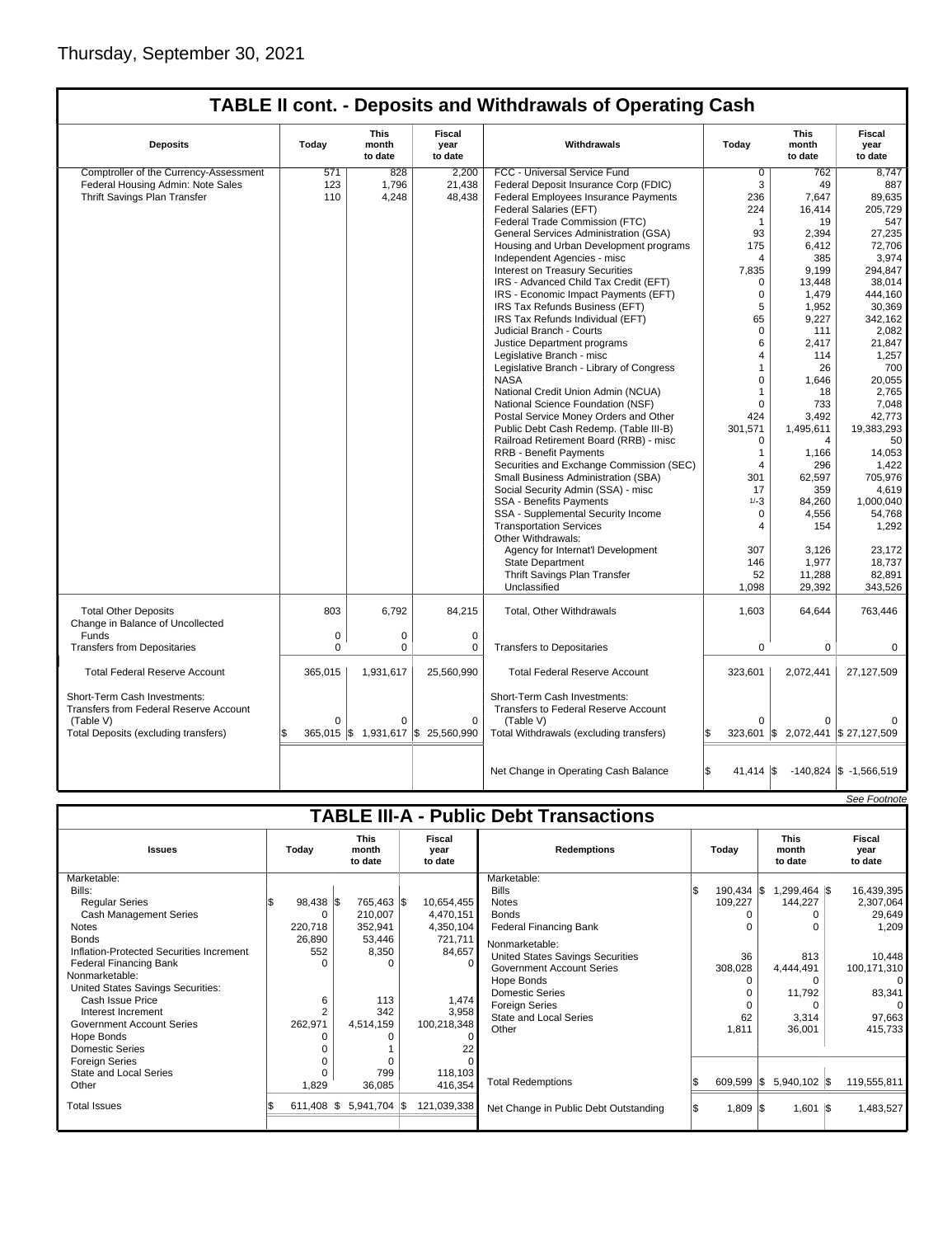| <b>TABLE III-B - Adjustment of Public Debt</b><br><b>Transactions to Cash Basis</b>                        |       |                       |     |                                 |                                   |  |  |  |
|------------------------------------------------------------------------------------------------------------|-------|-----------------------|-----|---------------------------------|-----------------------------------|--|--|--|
| <b>Transactions</b>                                                                                        | Today |                       |     | <b>This</b><br>month<br>to date | Fiscal<br>year<br>to date         |  |  |  |
| Public Debt Cash Issues:<br>Public Debt Issues (Table III-A)<br>Premium on New Issues                      | \$    | 611,408<br>1,716      | l\$ | 2,259                           | 5,941,704 \\$21,039,338<br>24,484 |  |  |  |
| Discount on New Issues:<br>Bills $(-)$                                                                     |       | 17                    |     | 153                             | 2,853                             |  |  |  |
| Bonds and Notes (-)<br>Federal Financing Bank (-)<br>Government Account Transactions (-)                   |       | 1.044<br>U<br>262,971 |     | 1,525<br>U<br>4.514.159         | 31,415<br>100,218,348             |  |  |  |
| Hope Bonds (-)<br>Interest Increment on United States                                                      |       | U                     |     | U                               |                                   |  |  |  |
| Savings Securities (-)<br>Inflation-Protected Securities Increment<br><b>Total Public Debt Cash Issues</b> |       | 2<br>232              |     | 342<br>8,029                    | 3.958<br>82,773                   |  |  |  |
| Deposited in Federal Reserve Account<br><b>Public Debt Cash Redemptions:</b>                               | \$    | 348,857               | l\$ | 1,419,756                       | \$20,724,476                      |  |  |  |
| Public Debt Redemptions (Table III-A)<br>Premium on Debt Buyback Operation                                 | l\$   | 609,599<br>0          | I\$ | 5,940,102<br>0                  | \$19,555,811                      |  |  |  |
| Discount on Debt Buyback Operation (-)<br>Federal Financing Bank (-)                                       |       | $\Omega$<br>O         |     | o<br>o                          | n<br>1,209                        |  |  |  |
| Government Account Transactions (-)<br>Hope Bonds (-)                                                      |       | 308,028<br>O          |     | 4.444.491<br>O                  | 100,171,310<br>Ω                  |  |  |  |
| <b>Total Public Debt Cash Redemptions</b><br>Withdrawn from Federal Reserve Acct.                          | l\$   | 301,571               | 1\$ |                                 | 1,495,611   \$19,383,293          |  |  |  |

| <b>TABLE III-C - Debt Subject to Limit</b>                                        |                           |                                                           |                           |                           |  |  |  |  |
|-----------------------------------------------------------------------------------|---------------------------|-----------------------------------------------------------|---------------------------|---------------------------|--|--|--|--|
|                                                                                   | Closing                   |                                                           | Opening balance           |                           |  |  |  |  |
| <b>Balance Transactions</b>                                                       | balance<br>todav          | Today                                                     | <b>This</b><br>month      | Fiscal<br>year            |  |  |  |  |
| Debt Held by the Public<br>Intragovernmental Holdings<br><b>Total Public Debt</b> | \$22,282,900<br>6.146.018 | \$22,270,512<br>6,156,598                                 | \$22,254,544<br>6.172.774 | \$21,018,952<br>5,926,439 |  |  |  |  |
| Outstanding<br>Less: Debt Not<br>Subject to Limit:                                | 28,428,919                | 28,427,110                                                | 28,427,317                | 26,945,391                |  |  |  |  |
| Other Debt                                                                        | 478                       | 478                                                       | 478                       | 478                       |  |  |  |  |
| <b>Unamortized Discount</b>                                                       | 20,950                    | 19,141                                                    | 19,348                    | 17,271                    |  |  |  |  |
| <b>Federal Financing Bank</b>                                                     | 6,053                     | 6,053                                                     | 6,053                     | 7,262                     |  |  |  |  |
| Hope Bonds                                                                        | O                         | O                                                         | o                         | o                         |  |  |  |  |
| Plus: Other Debt Subject to Limit<br>Guaranteed Debt of                           |                           |                                                           |                           |                           |  |  |  |  |
| Government Agencies                                                               | $\Omega$                  | $\Omega$                                                  | $\Omega$                  | 0                         |  |  |  |  |
| <b>Total Public Debt</b><br>Subject to Limit                                      |                           | \$28,401,438   \$28,401,438   \$28,401,438   \$26,920,380 |                           |                           |  |  |  |  |
|                                                                                   |                           |                                                           |                           |                           |  |  |  |  |
| <b>Statutory Debt Limit</b>                                                       |                           | \$28.401.463 \$28.401.463 \$28.401.463                    |                           | SUSP-1                    |  |  |  |  |
|                                                                                   |                           |                                                           |                           |                           |  |  |  |  |

See Footnote

| <b>TABLE IV - Federal Tax Deposits</b>                                                                                                                                                                                                        |    |                                              |     |                                                           |                           |                                                                      |  |  |  |
|-----------------------------------------------------------------------------------------------------------------------------------------------------------------------------------------------------------------------------------------------|----|----------------------------------------------|-----|-----------------------------------------------------------|---------------------------|----------------------------------------------------------------------|--|--|--|
| Classification                                                                                                                                                                                                                                |    | Today                                        |     | <b>This</b><br>month<br>to date                           | Fiscal<br>year<br>to date |                                                                      |  |  |  |
| Withheld Income and Employment Taxes<br>Individual Income Taxes<br><b>Railroad Retirement Taxes</b><br><b>Excise Taxes</b><br><b>Corporation Income Taxes</b><br><b>Federal Unemployment Taxes</b><br>Estate and Gift Taxes & Misc IRS Rcpts. | \$ | 5,533<br>428<br>15<br>1,689<br>198<br>2<br>3 | 1\$ | 232,962<br>46.541<br>440<br>11,215<br>86,752<br>37<br>130 | 1\$                       | 2,730,817<br>380,448<br>5,303<br>78,126<br>396,594<br>6,391<br>4,668 |  |  |  |
| Total                                                                                                                                                                                                                                         | \$ | 7,868                                        | l\$ | 378,077                                                   | l\$                       | 3,602,347                                                            |  |  |  |
| Cash Federal Tax Deposits:<br>Direct<br><b>Through Depositaries</b>                                                                                                                                                                           | \$ | 53<br>7,786                                  | 1\$ | 3,218<br>364,639                                          | 1\$                       | 31,680<br>3,456,372                                                  |  |  |  |
| <b>Total Cash FTD's</b>                                                                                                                                                                                                                       | \$ | 7,839                                        | 1\$ | 367,858                                                   | 1\$                       | 3,488,052                                                            |  |  |  |
| <b>Inter-agency Transfers</b>                                                                                                                                                                                                                 |    | 29                                           |     | 10,219                                                    |                           | 114,295                                                              |  |  |  |
| Total                                                                                                                                                                                                                                         | \$ | 7,868                                        | 1\$ | 378,077                                                   | 1\$                       | 3,602,347                                                            |  |  |  |
|                                                                                                                                                                                                                                               |    |                                              |     |                                                           |                           |                                                                      |  |  |  |

|                                              |          |                           |          |                | סטו וועט ו ספט |  |  |
|----------------------------------------------|----------|---------------------------|----------|----------------|----------------|--|--|
| <b>TABLE V - Short-Term Cash Investments</b> |          |                           |          |                |                |  |  |
|                                              |          | <b>Type of Depositary</b> |          |                |                |  |  |
| <b>Balance Transactions</b>                  | А        | в                         |          | С              | Total          |  |  |
|                                              |          |                           |          |                |                |  |  |
| Opening Balance Today<br>Deposits:           | 0        | 1\$                       | 0        | \$<br>$\Omega$ | I\$            |  |  |
| <b>Transfers to Depositaries</b>             | O        |                           | $\Omega$ | $\Omega$       |                |  |  |
| <b>Special Direct Investment</b>             | O        |                           | O        | 0              |                |  |  |
| <b>Term Investment</b>                       | O        |                           | O        | O              |                |  |  |
| Repo Investment                              | O        |                           | O        | O              |                |  |  |
| Withdrawals:                                 |          |                           |          |                |                |  |  |
| <b>Treasury Initiated</b>                    | 0        |                           | 0        | $\Omega$       |                |  |  |
| Depositary Initiated                         | Ω        |                           | O        | 0              |                |  |  |
| Special Direct Investment                    | Ω        |                           | Ω        | 0              |                |  |  |
| <b>Term Investment</b>                       | $\Omega$ |                           | O        | O              |                |  |  |
| Repo Investment                              | 0        |                           | 0        | $\Omega$       |                |  |  |
|                                              |          |                           |          |                |                |  |  |
| Closing Balance Today                        | 0        | l\$                       | 0        | S<br>$\Omega$  | I\$            |  |  |

| <b>TABLE VI - Income Tax Refunds Issued</b> |     |          |     |                                 |    |                                  |  |  |  |  |
|---------------------------------------------|-----|----------|-----|---------------------------------|----|----------------------------------|--|--|--|--|
| Classification                              |     | Today    |     | <b>This</b><br>month<br>to date |    | <b>Fiscal</b><br>year<br>to date |  |  |  |  |
| IRS - Advanced Child Tax Credit (Checks)    | l\$ | 0        | 1\$ | 1.961                           | 13 | 8.120                            |  |  |  |  |
| IRS - Advanced Child Tax Credit (EFT)       |     | 0        |     | 13.448                          |    | 38,014                           |  |  |  |  |
| IRS - Economic Impact Payments (Checks)     |     |          |     | 976                             |    | 87,038                           |  |  |  |  |
| IRS - Economic Impact Payments (EFT)        |     | $\Omega$ |     | 1.479                           |    | 444.160                          |  |  |  |  |
| IRS Tax Refunds Business (Checks)           |     | 45       |     | 5,502                           |    | 68.799                           |  |  |  |  |
| IRS Tax Refunds Business (EFT)              |     | 5        |     | 1,952                           |    | 30,369                           |  |  |  |  |
| IRS Tax Refunds Individual (Checks)         |     | 58       |     | 2/3.715                         |    | 2/65.645                         |  |  |  |  |
| IRS Tax Refunds Individual (EFT)            |     | 65       |     | 2/9.227                         |    | 2/342.162                        |  |  |  |  |
|                                             |     |          |     |                                 |    |                                  |  |  |  |  |

See Footnote

## **Daily Treasury Statement Footnotes:**

#### **General Footnotes and Statements:**

This statement summarizes the United States Treasury's cash and debt operations for the Federal Government. Treasury's operating cash is maintained in an account at the Federal Reserve Bank of New York and in short-term cash investments. Treasury minimized and then suspended its short-term cash investment program beginning in November 2008, but anticipates investing again when market conditions warrant. Major information sources include: Federal Reserve Banks, Treasury Regional Financial Centers, Internal Revenue Service Centers, various electronic systems, and information on the Public Debt. Information is presented on a modified cash basis. Deposits are reflected as received and withdrawals are reflected as processed.SOURCE: Bureau of the Fiscal Service, Department of the Treasury. Note: The Daily Treasury Statement (DTS) is available by 4:00 p.m. the following business day on the Fiscal Service website https://fiscal.treasury.gov/reports-statements/dts/. For more information, call the Cash Reporting Branch at 202-874-9789.

#### **TABLE II – Deposits and Withdrawals of Operating Cash**

1/Reported as a negative amount due to a return/reversal of \$3 million.